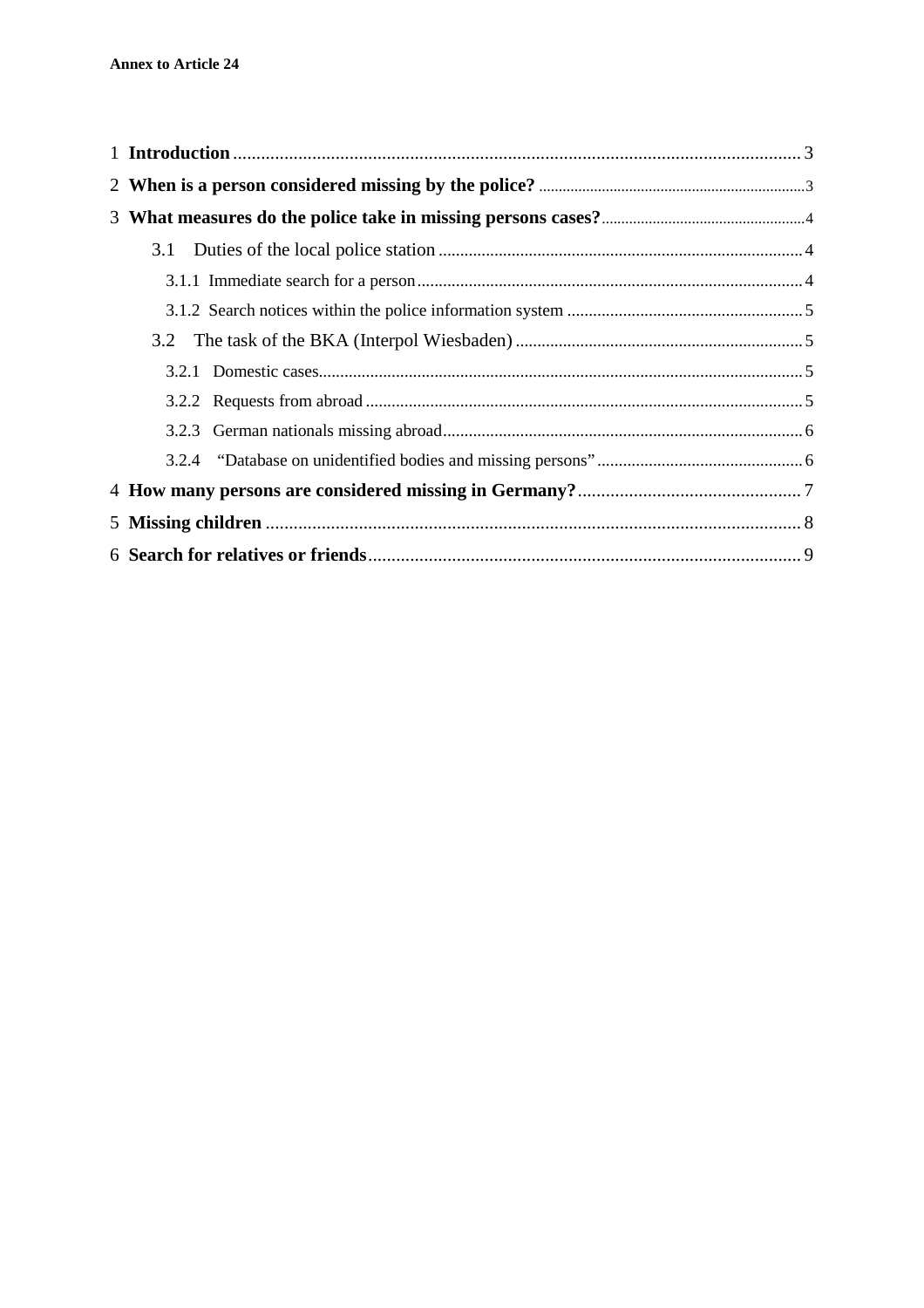# **1 Introduction**

 The Federal Criminal Police Office (*Bundeskriminalamt*, BKA) has been responsible for dealing with missing persons cases ever since its establishment as the central criminal police agency for the Federal Republic of Germany in 1951.

The duties of the BKA missing persons unit include

- searching for missing persons,
- identifying unidentified bodies and
- unknown helpless persons.

These three fields form a single unit because missing persons may be found in helpless situations, and because it may be possible to identify theretofore unknown bodies on the basis of a missing persons report.

# **2 When is a person considered missing by the police?**

If a person, for inexplicable reasons, remains absent from his or her habitual place of residence, he/she is usually reported missing to the police by relatives or friends.

The police initiate a search for a missing person if

- a person has left his/her **accustomed environment,**
- his/her current whereabouts are

# **unknown and**

• it can be assumed that there is an imminent **danger to life and limb** of the person concerned (e.g. victim of a crime, accident, helplessness, suicidal intent).

**Adults** of sound mind and body have the right to freely choose their whereabouts without informing their relatives and friends thereof. Therefore, it is not the police's duty to investigate a person's whereabouts if the above danger to life and limb does not exist.

To the extent that there is such a danger, the search for a missing adult usually aims first to ascertain the whereabouts of the person concerned. If the whereabouts of the missing person have been ascertained, he/she is asked whether he/she agrees to his/her relatives being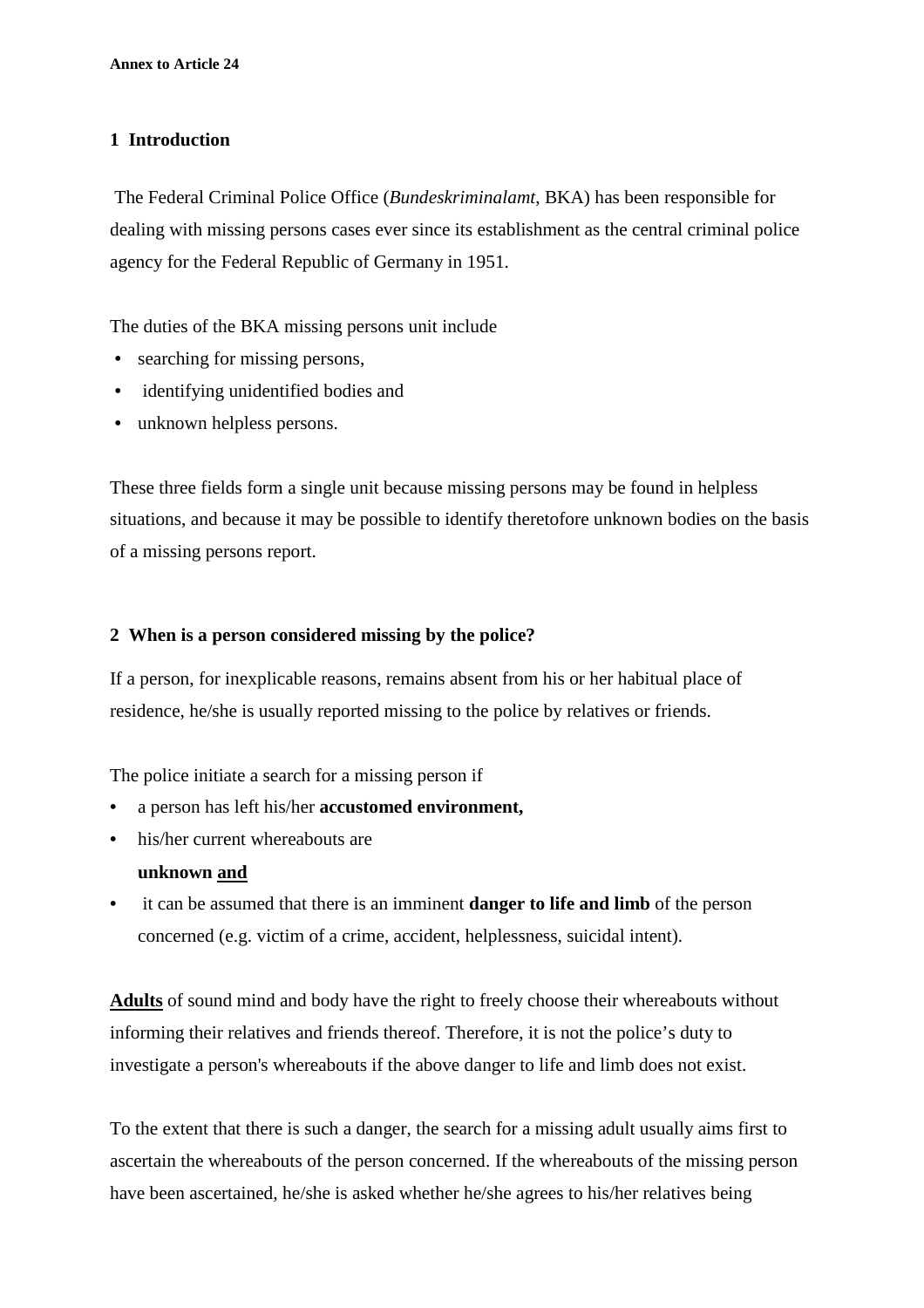informed thereof. Relatives/friends are informed in accordance with the wishes of the missing person (with or without disclosing his/her whereabouts). If the person is well, has not become the victim of a crime and has not him-/herself committed a criminal offence, the police considers the case closed once the person's whereabouts have been ascertained.

**Persons under 18 years of age (minors)** are not allowed to themselves choose their whereabouts. In the case of minors, a danger to life and limb is generally assumed to exist. The police consider them to be missing if they have left their accustomed environment and their whereabouts are unknown. (For more detailed information, please refer to no. 5).

Missing minors, when found by the police, are taken into public care (e.g. a youth facility) until it is ensured that they can be returned home. This police measure should not be confused with an arrest; its purpose is to protect the minor concerned.

#### **3 What measures do the police take in missing persons cases?**

#### **3.1 Duties of the local police station**

#### **3.1.1 Immediate search for a person**

The statements of the person making the report provide the police with a basis for assessing the overall situation.

Thus it may be appropriate, particularly if there is an imminent danger to the life and limb of the missing person (e.g. a suicide threat) or if a child has gone missing, to initiate search measures – in some cases large-scale - immediately after the missing person report has been filed.

Very frequently, there are not enough staff available for a search covering a large area. For that reason, as a rule all available staff from the hundred-strong units of **the riot police** and, if necessary, units from other *Länder* or the **Federal Police** are alerted. **Local rescue services** (Red Cross, fire brigade, Federal Agency for Technical Relief) have the necessary local familiarity and are therefore indispensable.

If the premises are not easily accessible or the search takes place during the night, **search and rescue dogs, helicopters with thermal imaging cameras** or other technical equipment may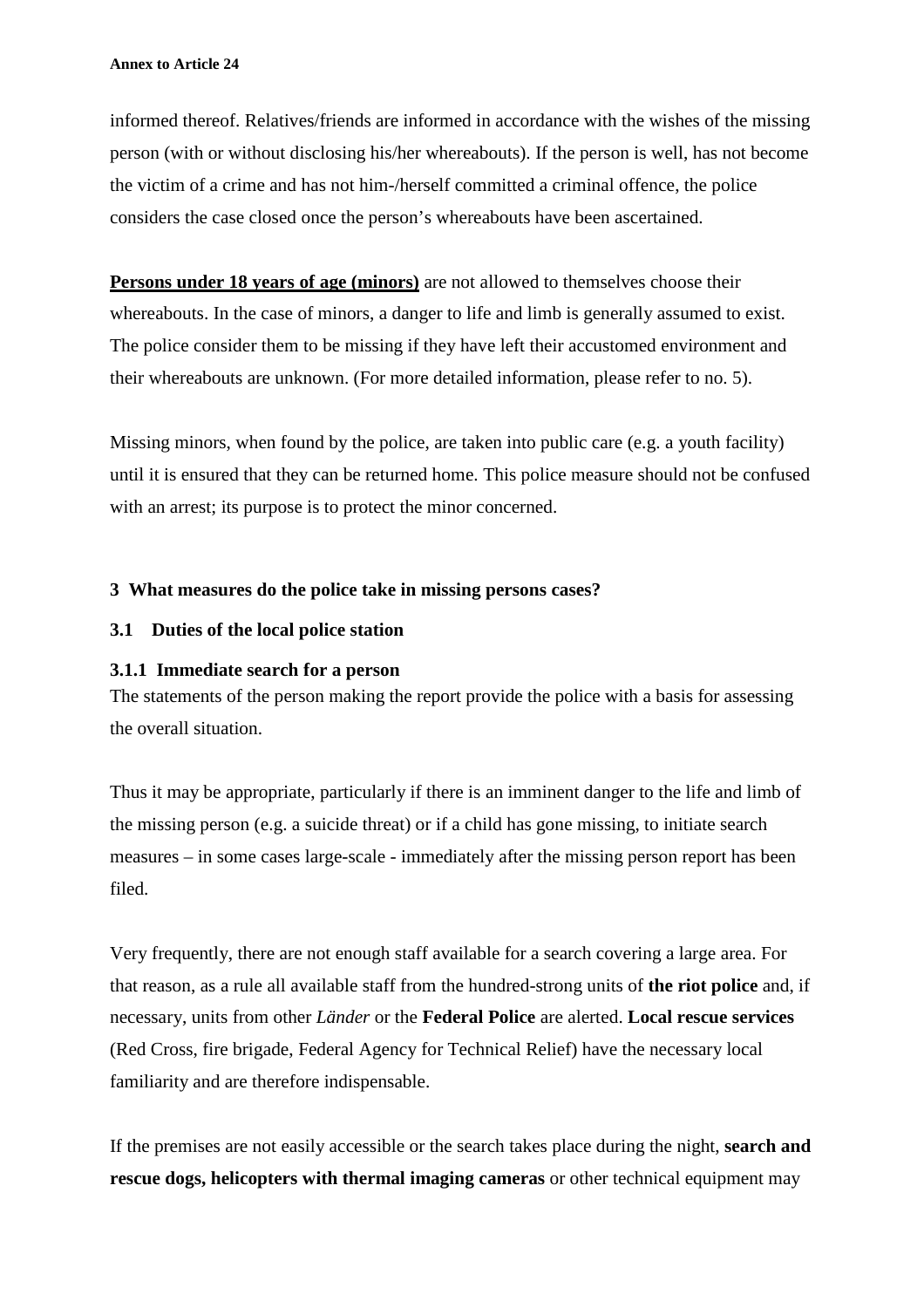be used as well.

Generally, the police station of the district in which the missing person has his/her place of residence or had his/her most recent abode, is the agency responsible for processing missing persons cases, including gathering material for identifying the person concerned.

# **3.1.2 Search notices within the police information system**

Personal data of missing persons are registered in the computerized police information system (INPOL) and the information **on the "wanted person"** is then circulated using that system. All German police stations have access to this system. If the person concerned happens to be checked by the police during a police control, it is possible to establish that he/she is missing and which police station is processing the case.

# **3.2 The task of the BKA (Interpol Wiesbaden)**

# **3.2.1 Domestic cases**

When a person is reported missing in Germany, the case is processed by the local police station. If the local police have indications that the missing person may be abroad, or even in a particular place abroad, it will submit a **request for co-search to the Interpol bureaus** of the countries concerned.

In certain justified cases the BKA missing persons unit will, at the request of a domestic police station, launch a worldwide search for the missing person so that all Interpol member states will be informed about the missing person case.

Search requests to the States Parties to the Schengen Agreement are activated by "pressing a button" on the European search computer "Schengen Information System" (SIS) at the local police station.

The BKA will pass on any investigation results obtained from abroad to the requesting police station.

# **3.2.2 Requests from abroad**

The BKA is Germany's "National Central Office for the International Criminal Police Organisation" (ICPO), better known as "Interpol".

In the case of search requests from foreign states, the BKA is the competent German police authority. All search measures, such as the checking of any evidence or clues regarding the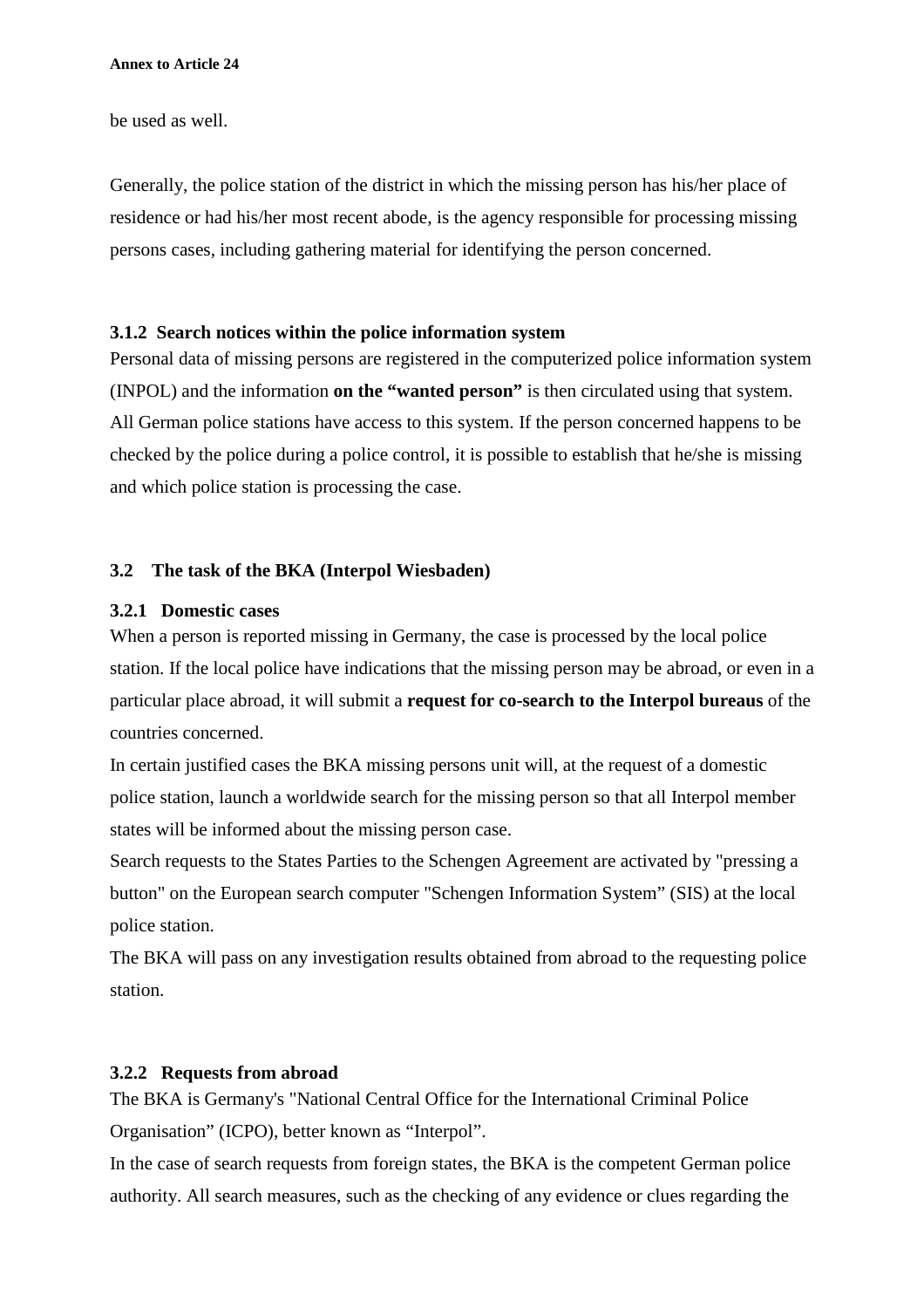possible whereabouts of a missing person in Germany, are initiated and coordinated by the BKA.

The result of the checks is passed on to the foreign Interpol bureau via the same channels. If the initial investigations in Germany do not yield any results, the person will be entered as a "missing person" in the INPOL police information system. The case will then be processed further by the BKA.

# **3.2.3 German nationals missing abroad**

German nationals living or staying as tourists in a foreign country and foreign nationals whose first place of residence is in Germany, can be reported missing in the respective foreign country. In these cases, the BKA will be informed by the respective German mission (embassy or consulate) or by the Interpol bureau of the country concerned. The BKA's missing persons unit will inform the German police station at the place of residence of the missing person and ask it to conduct the necessary checks.

Should the missing person have returned home or his/her whereabouts be known there, the foreign Interpol bureau will be informed and the search will be cancelled.

If the missing person's whereabouts cannot be ascertained, the case will then be handled by the competent German police station. It will compile the identification materials (photos, fingerprints, dental chart) of the missing person and make them available to the foreign Interpol bureau via the Land Criminal Police Office and the BKA.

When appropriate, the BKA will involve other states in the search for the missing person.

# **3.2.4 "Database on unidentified bodies and missing persons"**

By entering a missing person's data in INPOL, the data will, overnight, be incorporated in the "unidentified bodies and missing persons" database. This database contains all the data on

- current missing persons cases,
- unidentified dead bodies,
- unidentified helpless persons

and all foreign cases reported to the BKA.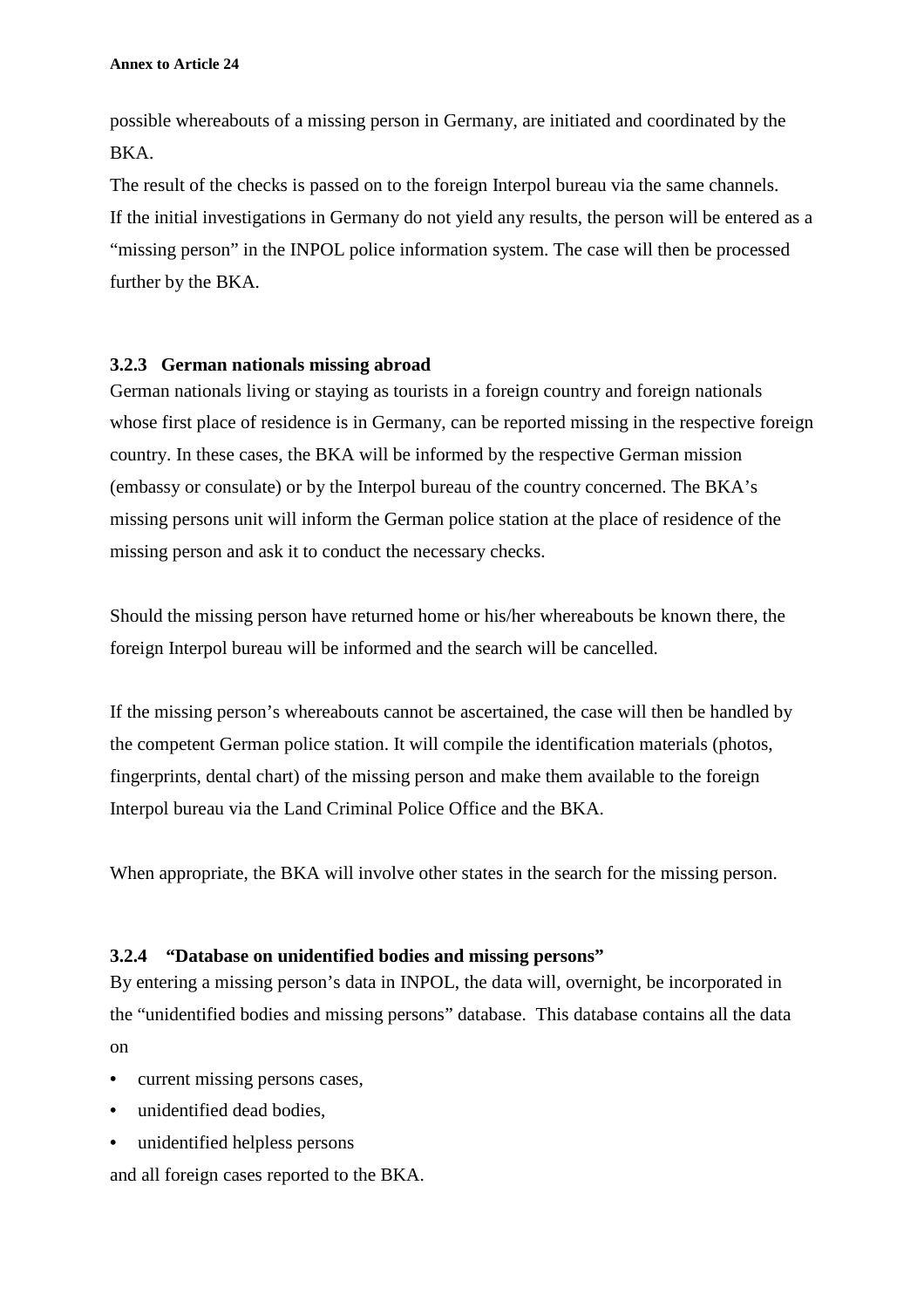The BKA and the 16 Land Criminal Police Offices have access to this database, which was established in 1992.

The database serves to detect links between missed persons and unidentified bodies by way of a computer-based comparison involving the description of the person and the circumstances of the case.

If a search in the "missing persons/unidentified bodies" database establishes that an unidentified body could be identical with a missing person, the authorities involved will be informed. They will check the features of the unidentified body against those of the missing person.

If the existing features are not sufficient to identify the person unambiguously, a DNA comparison will be carried out. If the body has been identified as the missing person, the family will be informed. All data relating to the missing person/the unidentified body will be removed from the database. As a matter of principle, the database contains only current cases.

#### **4 How many persons are considered missing in Germany?**

In order to gain an idea about the number of people gone missing in Germany, here are some figures:

In July 2007, more than 14,300 cases were stored in the "unidentified bodies/missing persons" database. Among them were 6,400 people reported missing in Germany. This figure includes cases which are cleared up within a few days, but it also covers persons who have been missing for up to 30 years. Every day, about 150 to 250 searches are newly registered or cancelled.

Experience has shown that about 50% of all missing persons cases are solved within the first week. After one month, more than 80% of all cases have been solved. The percentage of people missing for more than one year is only about 3%.

Almost two-thirds of all missing persons are male. About half of those gone missing are children and juveniles. Their disappearance can be due to very diverse reasons (problems at school or with parents, lovesickness etc.).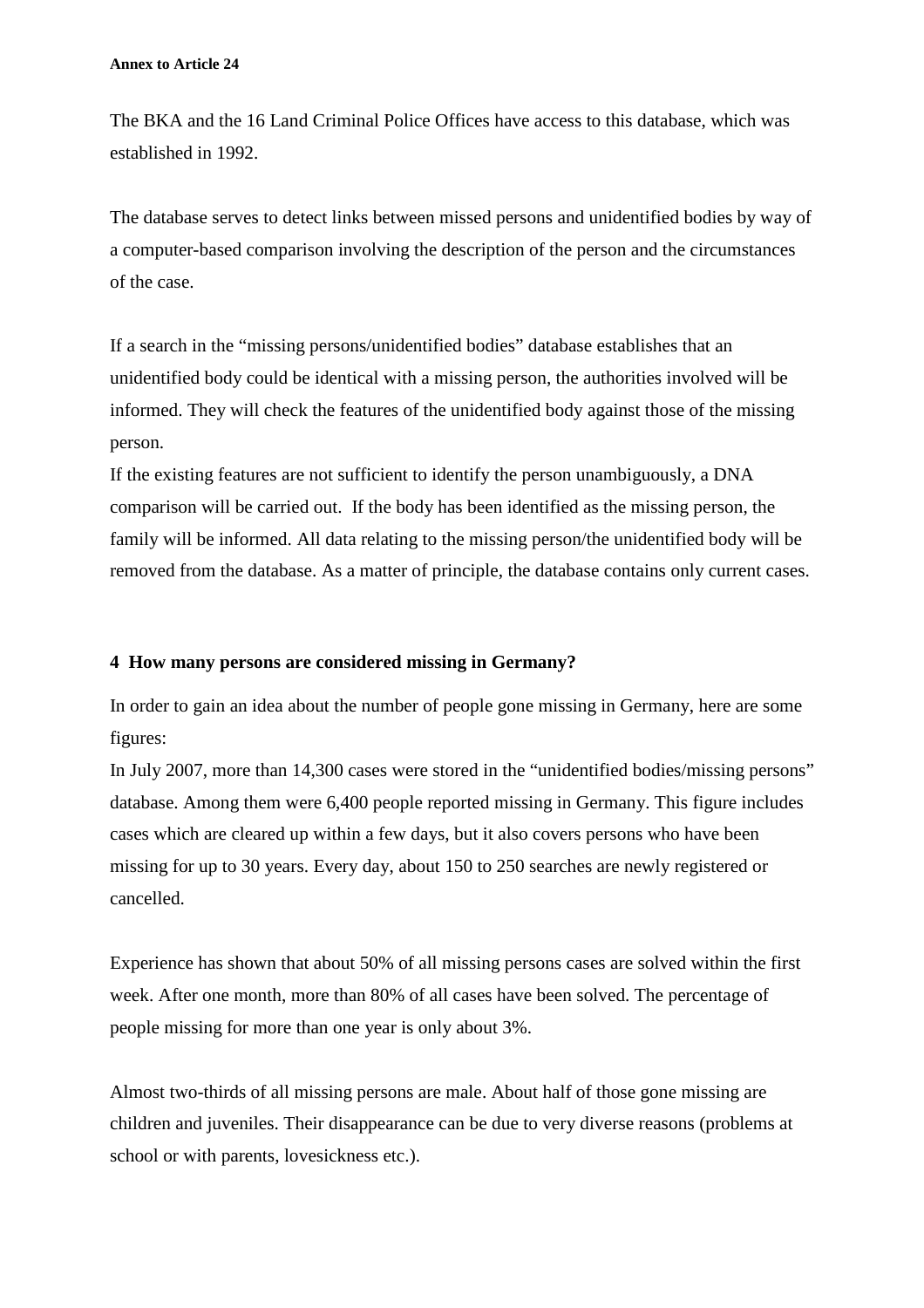**Annex to Article 24** 

If a missing person case is not cleared up, the search notice will be upheld for up to **30 years**.

#### **5 Missing children**

All **minors** are considered missing if they have left their accustomed environment and their whereabouts are unknown (to the person having custody). For as long as the investigations have not resulted in findings to the contrary, **it will be assumed, as a matter of precaution, that the life or the physical integrity of the person concerned is at risk.** 

The topic of missing children is of great concern to the German public. Intense media coverage of individual cases suggests that all children are at great risk. This sometimes creates the impression that

- the number of children who are not found or the number of unsolved cases is dramatically high;

a substantial number of missing children who are not found are victims of so-called child pornography rings and the police do not do enough to stop this.

In 2010, a total of 13,926 children (of up to 14 years) were considered missing in Germany; by 1 March 2012, 13,833 of these cases were cleared up. This corresponds to a **clear-up rate of about 99 %.** The 93 cases still unsolved include 30 cases of child abduction and 8 cases of so-called unaccompanied refugee children.

In 2011, 4,729 children (under 14 years, i.e. up to 13 years) were recorded missing. By 1 March 2012, 4,581 cases were cleared up.

On 1 March 2012, a total of 501 children (up to 14 years, i.e. 13 years at most) were listed as missing, starting from 3 March 1951, the earliest date in the missing persons records.

The majority of these 501 children are refugee children or children who were **abducted** from their parents or guardian.

Cases of child abduction are typically caused by parental arguments about custody, especially when the parents come from very different cultural backgrounds. The child abduction cases reported to the police are recorded as "missing person cases" for as long as the police cannot exclude that the child concerned is in danger. In most of these cases, however, the child is not in danger.